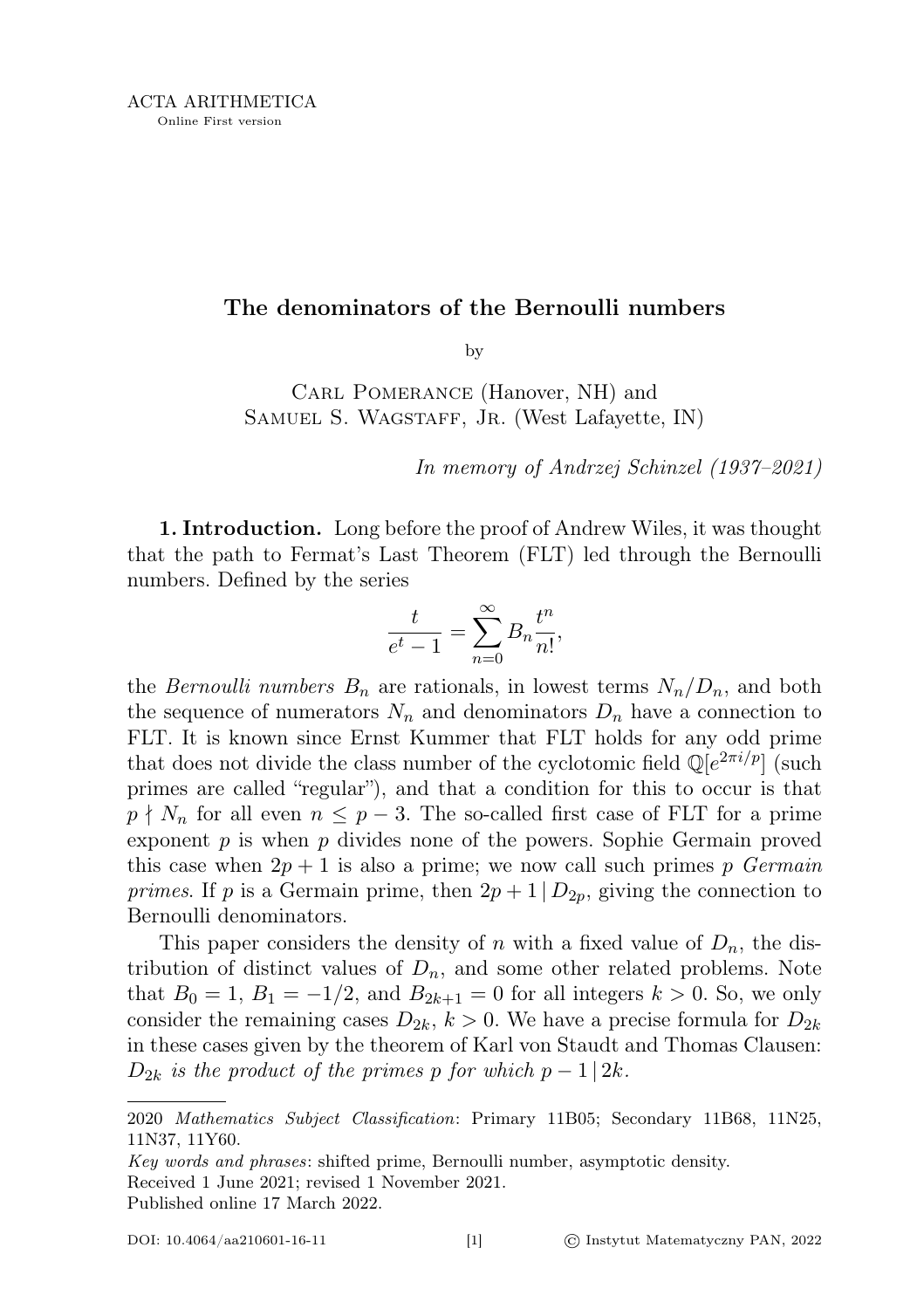From the von Staudt–Clausen theorem we immediately see that  $D_{2k}$  is squarefree and a multiple of 6. We set some notation. For a positive integer  $m$ let  $T_m = \{p \text{ prime} : p-1 \mid m\}$ . Thus,  $T_m = \{2\}$  when m is odd. For even m, we have, for example,  $T_2 = \{2,3\}, T_4 = \{2,3,5\}, T_6 = \{2,3,7\}, T_8 = T_4$ ,  $T_{10} = \{2, 3, 11\}$ , etc. As we have seen,  $D_{2k}$  is the product of the primes in  $T_{2k}$ .

For  $n > 0$  even, let

$$
S_n = \{m > 0 \text{ even} : T_m = T_n\} = \{m > 0 \text{ even} : D_m = D_n\}.
$$

Then  $S_2 = \{2, 14, 26, 34, 38, \ldots\}, S_4 = \{4, 8, 68 \ldots\}, \text{etc. So } S_n \text{ is the set of all }$ even m for which  $B_m$  has the same denominator as  $B_n$ , namely, the product of the primes in  $T_n$ . In 1980, Erdős and the second author [\[3\]](#page-13-0) proved that  $S_n$ has a positive asymptotic density for every even n. Sunseri [\[11\]](#page-14-0) proved that the density of  $S_2$  is at least as large as the density of  $S_n$  for every even  $n > 0$ . We will give a simple proof below of a slightly stronger version of Sunseri's result.

Let

$$
\mathcal{D} := \{D_n : n > 0 \text{ even}\} = \{6, 30, 42, 66, \dots\}.
$$

Further, for  $d \in \mathcal{D}$ , let  $F_d = \min\{n : D_n = d\}$ . For example,  $F_6 = 2$ ,  $F_{30} = 4$ ,  $F_{42} = 6$ , and  $F_{66} = 10$ . Let

$$
\mathcal{F} := \{F_d : d \in \mathcal{D}\} = \{2, 4, 6, 10, \dots\}.
$$

Let  $\lambda$  denote the Carmichael  $\lambda$ -function. In particular, for *n* squarefree,  $\lambda(n) = \text{lcm}\{p-1 : p \mid n\},\$  where p denotes a prime variable. We characterize F as the set of values of  $\lambda(n)$  for  $n > 2$  squarefree, and use this characterization plus some results on the distribution of the image of  $\lambda$  to get good approximations to the counting functions of  $\mathcal D$  and  $\mathcal F$ .

In this paper, p always denotes a prime. For  $p > 2$ , we have  $D_{p-1} = dp$ for some even integer d. We show that but for a set of primes of relative density 0 in the set of primes, this number d itself is in  $\mathcal D$ . Further, we show that for each fixed  $d \in \mathcal{D}$ , the relative density of the primes p with  $D_{p-1} = dp$ is positive, and the sum of these densities is 1.

**2. Characterization of F.** Here we give a connection between the set  $\mathcal F$  and the image of the Carmichael  $\lambda$ -function.

<span id="page-1-0"></span>PROPOSITION 1. For each  $d \in \mathcal{D}$  we have  $F_d = \lambda(d)$ . Further,

$$
\mathcal{F} = \{ \lambda(m) : m > 2 \; squarefree \}.
$$

*Proof.* Let  $d \in \mathcal{D}$  and suppose n has  $D_n = d$ . If p is a prime factor of d, then we have  $p-1 \mid n$ , by von Staudt–Clausen. Thus,  $\lambda(d) \mid n$ . Clearly if  $a \mid b$ , with a, b even, then  $D_a | D_b$ . Thus,  $D_{\lambda(d)} | D_n = d$ . Also,  $p | d$  implies that  $p-1 \mid \lambda(d)$ , which implies that  $p \mid D_{\lambda(d)}$ . Since d is squarefree, we thus have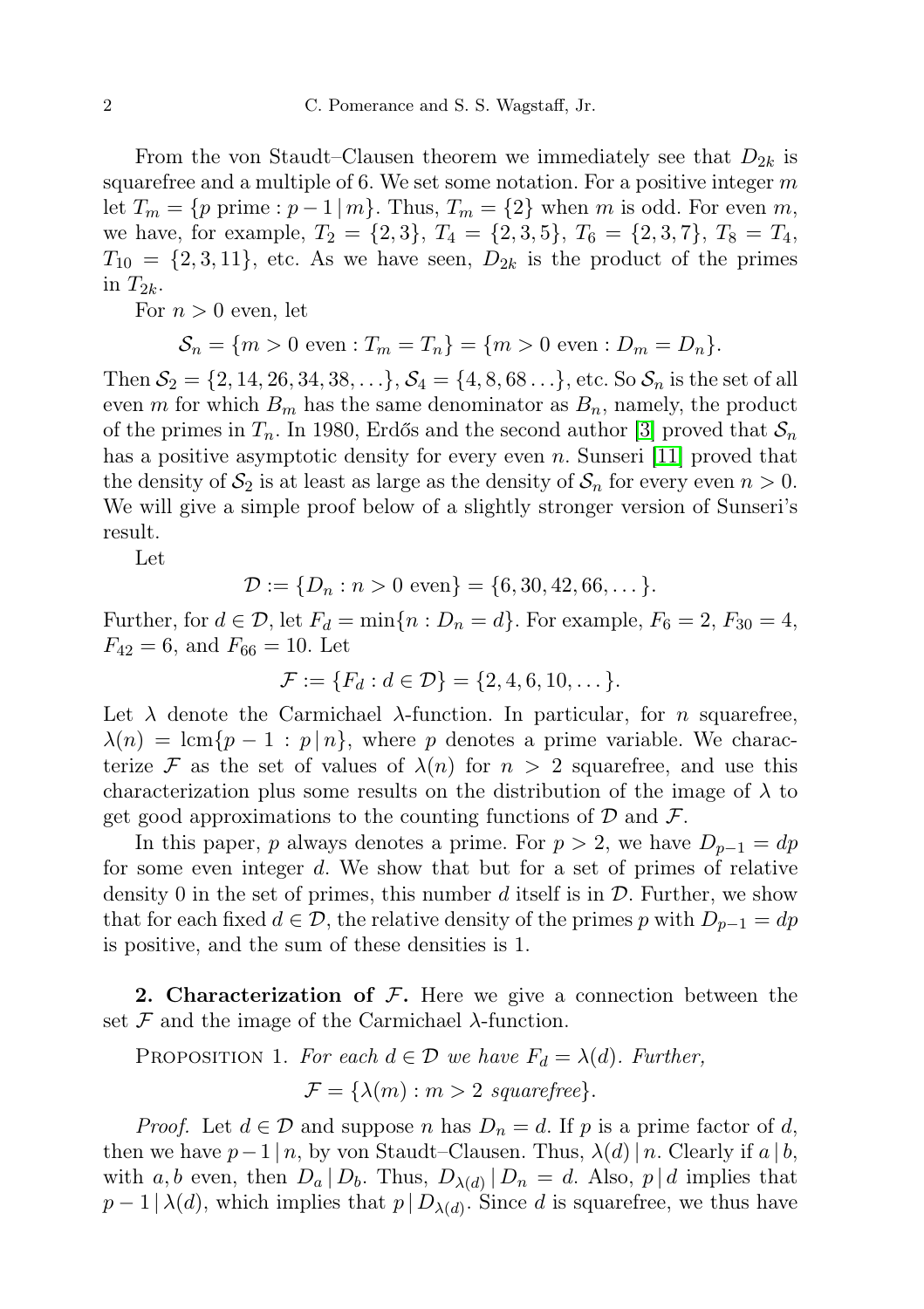$d | D_{\lambda(d)}$ . Hence,  $d = D_{\lambda(d)}$  and  $\lambda(d) = F_d$ . This proves the first assertion and that  $\mathcal{F} \subset \{\lambda(m) : m > 2$ , squarefree}. Say  $m > 2$  is squarefree and  $n = \lambda(m)$ . Let  $d = D_n$ . By the von Staudt–Clausen theorem,  $m | d$ , so that  $n = \lambda(m) |\lambda(d)$ . As we saw above, whenever  $d = D_n$ , we have  $\lambda(d) | n$ . Thus,  $n = \lambda(d) = \lambda(m)$  and the proposition follows.

3.  $S_2$  has the greatest density. We introduce more notation. Let  $A$ denote a set of positive integers and write  $\mathcal{B}(\mathcal{A})$  for the set of all positive integer multiples of the elements of A. Let  $A(x)$  denote the counting function of A. Write  $d(\mathcal{A}) = \lim_{x\to\infty} A(x)/x$  for the asymptotic density of A, if it exists. For a real number t, write  $\mathcal{A}^{(t)}$  for  $\{a \in \mathcal{A} : a > t\}.$ 

We record the following result from [\[10,](#page-13-1) Lemmas 1, 2].

<span id="page-2-1"></span>PROPOSITION 2. Suppose that  $A$  is a set of positive integers not containing 1 with the property that

(1) 
$$
\lim_{t \to \infty} \limsup_{x \to \infty} \mathcal{B}(\mathcal{A}^{(t)})(x)/x = 0.
$$

Then  $d(\mathcal{B}(\mathcal{A}))$  exists and is  $< 1$ .

Note that condition [\(1\)](#page-2-0) essentially asserts that most numbers are not divisible by a large member of A.

If  $n$  is even, let

<span id="page-2-0"></span>
$$
\mathcal{U}_n = \{mn : D_{mn} = D_n\}.
$$

Note that if  $n \in \mathcal{F}$ , then  $\mathcal{U}_n = \mathcal{S}_n$ . For r prime, let

$$
\mathcal{U}_{n,r} = \{mn \in \mathcal{U}_n : r \nmid m\}.
$$

LEMMA 1. With the above notation, the sets  $\mathcal{U}_n$  and  $\mathcal{U}_{n,r}$  have positive asymptotic densities.

REMARK 1. When  $n \in \mathcal{F}$ , the result that  $\mathcal{U}_n$  has positive asymptotic density follows from [\[3,](#page-13-0) Theorem 3].

Proof of Lemma 1. Let

$$
A_n = \{ (p-1)/\text{gcd}(p-1, n) : p-1 \nmid n \}.
$$

It follows from [\[3,](#page-13-0) Theorem 2] that condition [\(1\)](#page-2-0) holds for  $A = A_n$ . Indeed,  $\mathcal{A}_n$  is the disjoint union over the divisors d of n of the sets  $\mathcal{A}_{n,d} := \{(p-1)/d :$  $d = \gcd(p-1, n), p-1 \nmid n$ , and since [\(1\)](#page-2-0) holds for each separate  $\mathcal{A}_{n,d}$  by [\[3,](#page-13-0) Theorem [2](#page-2-1), and since n is fixed, it holds too for  $A_n$ . Thus, from Proposition 2 we see that  $\mathcal{B}(\mathcal{A}_n)$  has an asymptotic density  $\langle 1$ . Let  $\mathcal{C}_n = \mathbb{N} \setminus \mathcal{B}(\mathcal{A}_n)$ . Then  $C_n$  has a positive asymptotic density. Our first assertion now follows upon noting that  $\mathcal{U}_n = n\mathcal{C}_n = \{nm : m \in \mathcal{C}_n\}$ . Indeed, if  $p-1 \mid n$  then  $p-1 \mid nm$  for all m, and if  $p-1 \mid nm$  for some p with  $p-1 \nmid n$ , then  $(p-1)/\text{gcd}(p-1, n) \mid m$ , so that  $m \notin \mathcal{C}_n$ .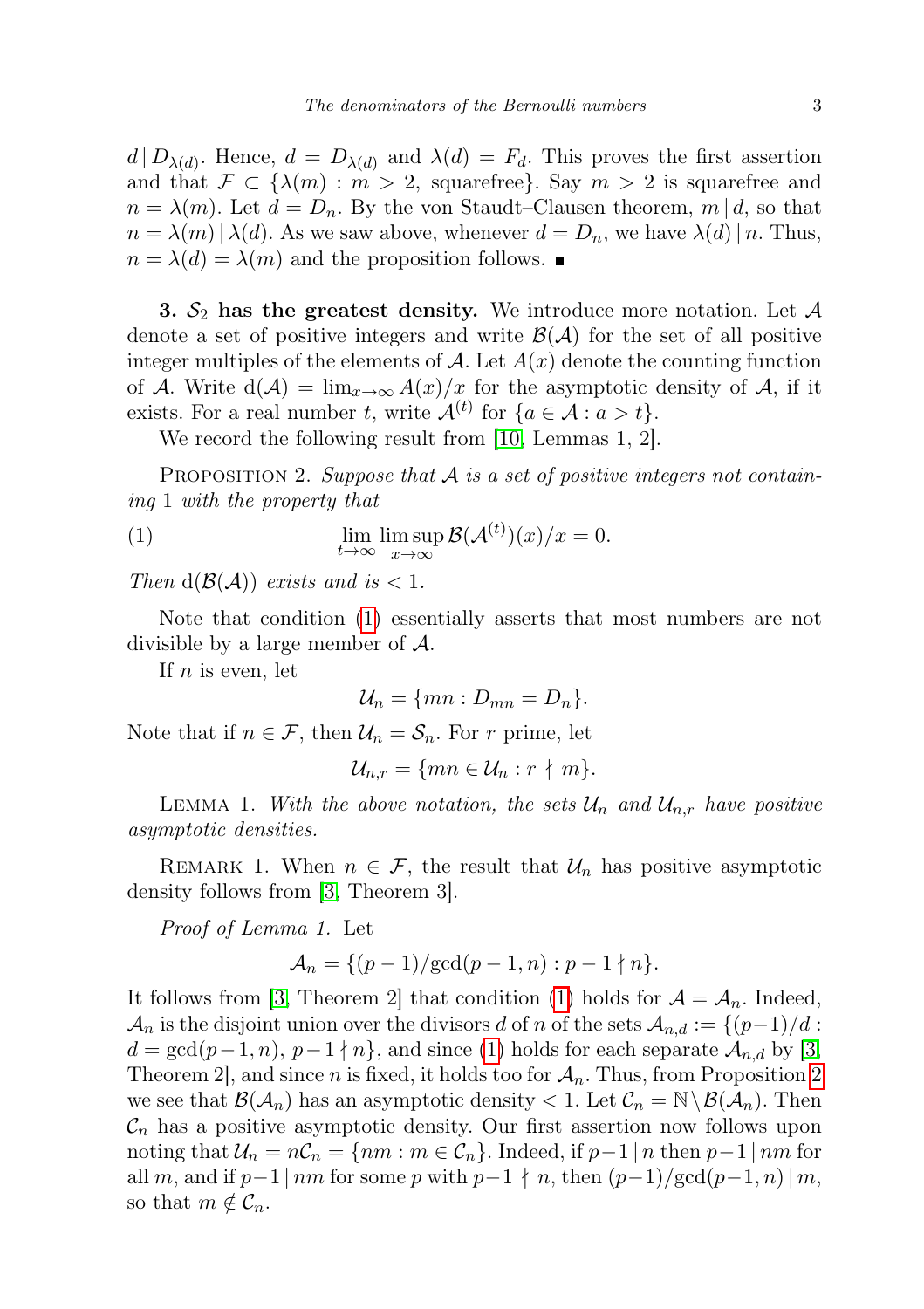The second assertion follows from the same argument applied to  $\mathcal{A} =$  $\mathcal{A}_n \cup \{r\}$ . ■

<span id="page-3-1"></span>LEMMA 2. If r is prime and n is even, then

$$
d(\mathcal{U}_{nr,r}) \leq \frac{1}{r}d(\mathcal{U}_{n,r})
$$
 and  $d(\mathcal{U}_n) \leq \frac{r}{r-1}d(\mathcal{U}_{n,r}).$ 

Equality in the second assertion occurs only if  $D_{nr} = D_n$  for all  $i \geq 0$ .

REMARK 2. It is not clear if there are any pairs  $n, r$  with  $D_{nr} = D_n$ for all  $i \geq 0$ . However, if there are only finitely many Fermat primes, with  $p = 2^{2^k} + 1$  being the largest one, then  $D_{(p-1)2^i} = D_{p-1}$  for all  $i \ge 0$ .

*Proof of Lemma 2.* Consider the map  $m \mapsto m/r$  on  $\mathcal{U}_{nr,r}$ . Let  $m \in \mathcal{U}_{nr,r}$ . We would like to show that  $m/r \in \mathcal{U}_{n,r}$ . Suppose  $r^J \parallel n$ . Clearly  $r^J \parallel m/r$  and  $n | m/r$ , so it remains to show that  $D_{m/r} = D_n$ . If  $p-1 | n$  then  $p-1 | m/r$ , since  $n | m/r$ . Further, if  $p-1 | m/r$ , then  $p-1 | m$ , so that  $p-1 | nr$ , since  $D_m = D_{nr}$ . But  $r^{J+1} \nmid m/r$ , so that  $r^{J+1} \nmid p-1$ . That is,  $p-1 = ur^i$ , where  $u \mid n/r<sup>J</sup>$  and  $i \leq J$ . Hence  $p-1 \mid n$  and  $m/r \in \mathcal{U}_{n,r}$ . The first assertion of the lemma follows.

For the second, note that  $\mathcal{U}_n$  is contained in the disjoint union of those sets  $\mathcal{U}_{nr^i,r}$  for  $i = 0,1,...$  with  $D_{nr^i} = D_n$ . By the first part of the lemma applied *i* times,  $d(\mathcal{U}_{nr^i,r}) \leq r^{-i}d(\mathcal{U}_n)$ . It remains to note that  $\sum_{i\geq 0} r^{-i} =$  $r/(r-1)$ . Note also that in the possible case that each  $D_{nr}$  equals  $D_n$ , we are expressing  $U_n$  as an infinite disjoint union of sets with positive asymptotic density. Asymptotic density is not necessarily countably additive, but in this case there is no issue since  $\bigcup_{i\geq k} \mathcal{U}_{nr^i,r}$  is contained in the multiples of  $r^k$ and so has upper density which tends to 0 as  $k \to \infty$ .

<span id="page-3-0"></span>THEOREM 1. If  $a, b \in \mathcal{F}$  with  $a \mid b$ , then

(2) 
$$
d(\mathcal{S}_b) \leq \frac{1}{\varphi(b/a)}d(\mathcal{S}_a).
$$

In addition,  $d(S_4) \leq \frac{3}{4}$  $\frac{3}{4}d(S_2)$ .

REMARK 3. Since every member of  $\mathcal F$  is even, Theorem [1](#page-3-0) in the case  $a = 2$  shows that  $d(S_2)$  is at least one-third larger than every other  $d(S_n)$ .

*Proof of Theorem 1.* Let r be a prime factor of  $b/a$  with  $r^K || b/a$ . By the second part of Lemma [2,](#page-3-1)

<span id="page-3-2"></span>
$$
d(\mathcal{S}_b) = d(\mathcal{U}_b) \leq \frac{r}{r-1}d(\mathcal{U}_{b,r}).
$$

Repeatedly applying the first part of Lemma [2,](#page-3-1) we have

$$
d(\mathcal{U}_{b,r}) \leq \frac{1}{r} d(\mathcal{U}_{b/r,r}) \leq \cdots \leq \frac{1}{r^K} d(\mathcal{U}_{b/r^K,r}),
$$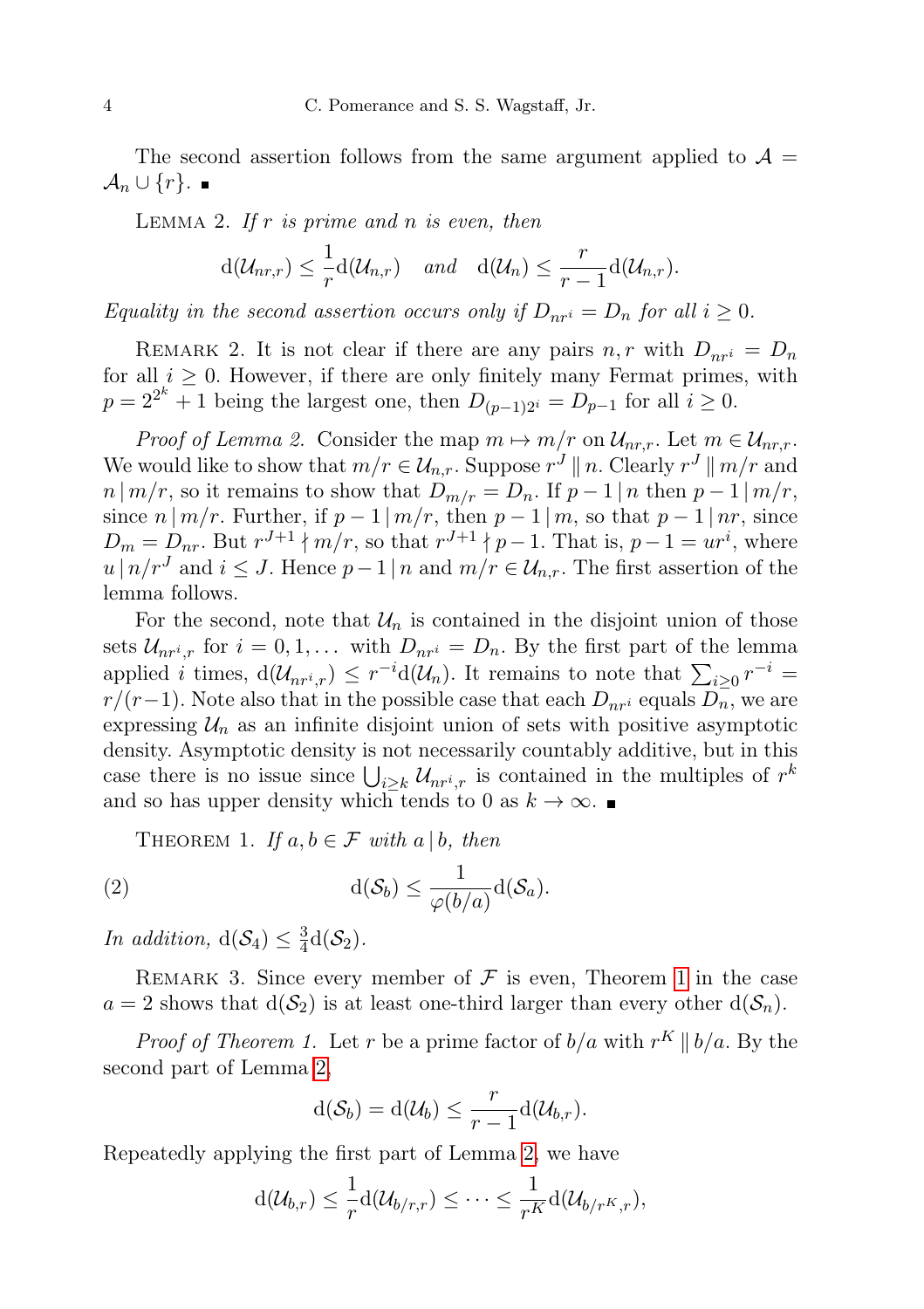so that

$$
d(\mathcal{U}_b) \leq \frac{1}{\varphi(r^K)} d(\mathcal{U}_{b/r^K, r}).
$$

Thus,  $(2)$  follows by induction on the number of distinct prime divisors of  $b/a$ .

Now suppose that  $a = 2$ ,  $b = 4$ , and follow the above proof. Note that  $D_{16}$  is divisible by 17, but  $D_4$  is not. Thus,  $S_4 = \mathcal{U}_{4,2} \cup \mathcal{U}_{8,2}$ , and

$$
\mathrm{d}(\mathcal{S}_4)=\mathrm{d}(\mathcal{U}_{4,2}\cup \mathcal{U}_{8,2})\leq \frac{3}{2}\mathrm{d}(\mathcal{U}_{4,2}).
$$

Also

<span id="page-4-1"></span>
$$
d(\mathcal{U}_{4,2}) \leq \frac{1}{2}d(\mathcal{U}_{2,2}) = \frac{1}{2}d(\mathcal{U}_2) = \frac{1}{2}d(\mathcal{S}_2).
$$

Hence  $d(\mathcal{S}_4) \leq \frac{3}{4}$  $\frac{3}{4}d(S_2).$ 

REMARK 4. The proof shows that  $d(S_6) \leq \frac{1}{2}$  $\frac{1}{2}d(\mathcal{S}_2)$  and  $d(\mathcal{S}_{10}) \leq \frac{1}{4}$  $\frac{1}{4}d(S_2),$ for example, but provides no way to compare  $d(S_4)$  with  $d(S_6)$ , or  $d(S_6)$ with  $d(S_{10})$ .

Corollary 1. Measured by the asymptotic density of their sets of subscripts, more Bernoulli numbers have denominator 6 than any other integer.

<span id="page-4-3"></span>REMARK 5. Every even number *n* is in some  $S_f$  for  $f \in \mathcal{F}$ , namely for  $f = \lambda(D_n)$ . Moreover, the sets  $S_f$  for  $f \in \mathcal{F}$  are pairwise disjoint. It follows that  $\sum_{f \in \mathcal{F}} d(\mathcal{S}_f) \leq \frac{1}{2}$  $\frac{1}{2}$ . In fact, we have

(3) 
$$
\sum_{f \in \mathcal{F}} d(\mathcal{S}_f) = \frac{1}{2},
$$

as asserted in [\[3,](#page-13-0) Corollary, p. 111]. The proof follows immediately from [\[3,](#page-13-0) Theorem 2, which asserts  $(1)$  $(1)$  that for each  $\epsilon > 0$  there is some number B such that the upper density of those integers divisible by some  $p - 1 > B$  is  $\epsilon$ . (That is, [\(1\)](#page-2-0) holds.) So, to prove [\(3\)](#page-4-1), note that there are only finitely many  $d \in \mathcal{D}$  not divisible by any prime  $p > B + 1$ , since members of  $\mathcal{D}$ are squarefree, so there are only finitely many  $f \in \mathcal{F}$  not divisible by any  $p-1 > B$ . The numbers n in all other sets  $S_f$  are divisible by some  $p-1 > B$ so they comprise a set of upper density  $\lt \epsilon$ . Thus, the sum in [\(3\)](#page-4-1) is  $> \frac{1}{2} - \epsilon$ .

<span id="page-4-2"></span>4. Statistics for the  $S_n$ . If one defines  $S_1$  as  $\{n : T_n = T_1 = \{2\}\},\$ then we merely have the set of odd numbers, having density  $\frac{1}{2}$ . What about the densities of the various  $S_n$  with n even? We have proved that  $S_2$  has density at least  $\frac{1}{3}$  more than the next largest density. Numerical calculation suggests that  $S_2$  has density about 0.07, followed by  $S_4$  (0.03) and  $S_6$  (0.01) in that order. We know from the proof of Theorem [1](#page-3-0) that  $d(S_4)$  is the largest of the  $d(S_n)$  for  $4 | n$  and that  $d(S_6)$  is the largest of the  $d(S_n)$  for  $6 | n$ . As

<span id="page-4-0"></span> $(1)$  This result has been sharpened in the recent papers [\[5\]](#page-13-2), [\[9\]](#page-13-3).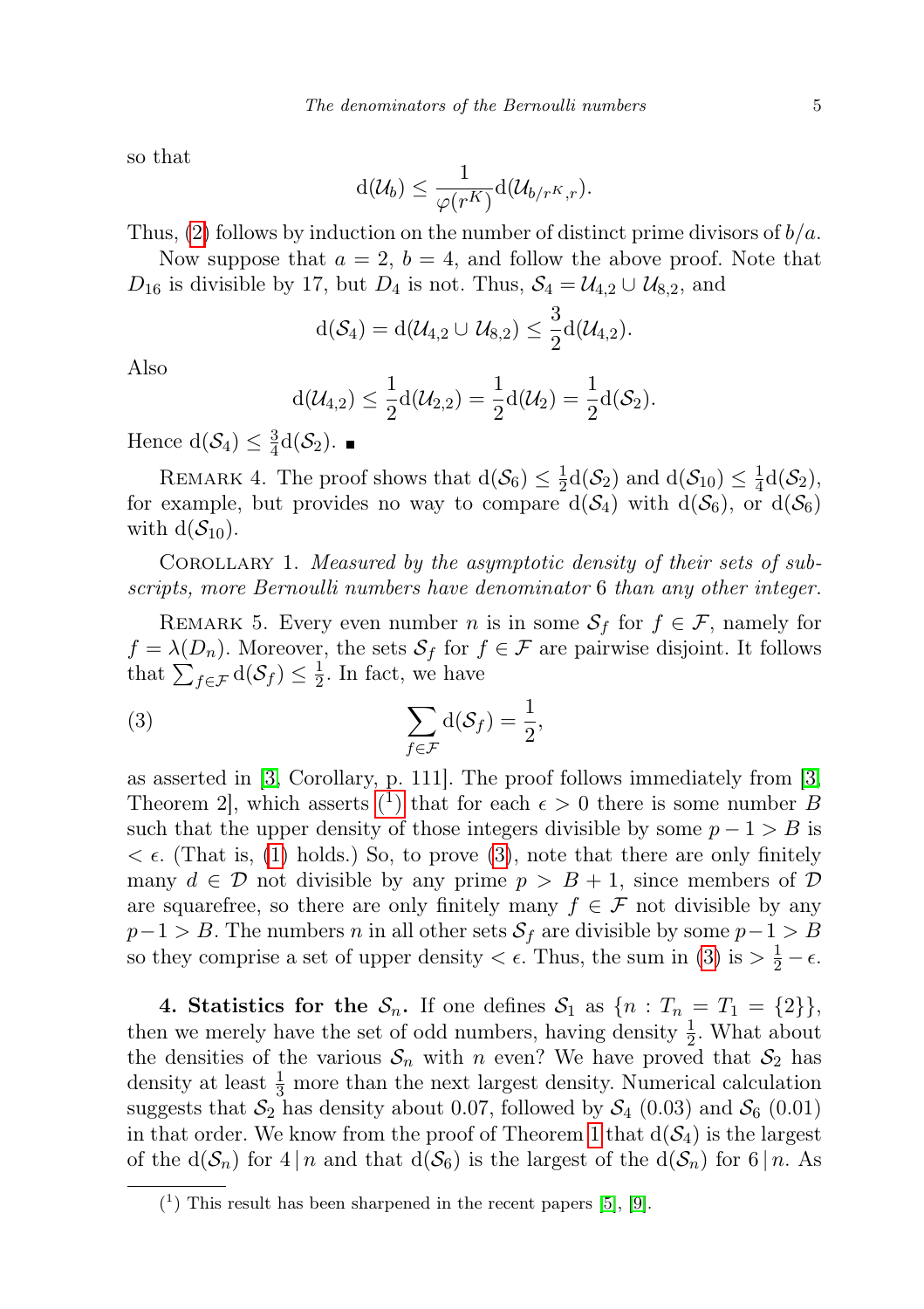mentioned, the proof does not allow us to compare  $d(S_4)$  and  $d(S_6)$ . It follows from the methods in [\[3\]](#page-13-0), [\[11\]](#page-14-0) that the densities are effectively computable in principle, and so in principle it is possible to resolve this issue, though such calculations appear currently to be infeasible.

Tables [1](#page-4-2) and [2](#page-4-2) give the number of elements in  $S_n$  for  $n = 2k \le 112$  up to  $10^m$  for  $m = 5$ , 7 and 9. In these tables, 2k and 2k' are the smallest two elements of  $\mathcal{S}_{2k}$ , so that  $2k \in \mathcal{F}$ . The partial densities may be computed easily from the counts. Note that, in the range from  $10^5$  to  $10^9$ , the partial densities tend to decrease when  $T_{2k}$  contains few primes and increase when  $T_{2k}$  contains many primes.

The tables suggest that

$$
d(\mathcal{S}_2) > d(\mathcal{S}_4) > d(\mathcal{S}_6) > d(\mathcal{S}_{10}) > d(\mathcal{S}_{16})
$$

are the five largest densities of the  $S_{2k}$ . In other words, the five most popular denominators of Bernoulli numbers seem to be 6, 30, 42, 66, 510, in that order.

To form  $S_2$ , begin with the set  $\mathcal T$  of even positive integers. This is the set of positive integers divisible by both  $2 - 1$  and  $3 - 1$ . Now delete from  $\mathcal{T}$  all multiples of  $q - 1$  for all primes  $q > 4$ . Some primes  $q > 4$  may be skipped

| <b>Table 1.</b> Number of elements of $S_{2k}$ below various limits |
|---------------------------------------------------------------------|
|---------------------------------------------------------------------|

| First          | Second | $T_{2k}$                     | $\operatorname{Count}$ | Count       | Count       |
|----------------|--------|------------------------------|------------------------|-------------|-------------|
| 2k             | 2k'    |                              | $< 10^{5}$             | $\leq 10^7$ | $\leq 10^9$ |
| $\overline{2}$ | 14     | $\{2,3\}$                    | 7992                   | 758582      | 73129588    |
| $\overline{4}$ | 8      | $\{2,3,5\}$                  | 3423                   | 320500      | 30579077    |
| 6              | 114    | $\{2,3,7\}$                  | 1371                   | 125712      | 11923816    |
| 10             | 50     | ${2, 3, 11}$                 | 1080                   | 99675       | 9457553     |
| 12             | 24     | $\{2, 3, 5, 7, 13\}$         | 495                    | 49498       | 4751091     |
| 16             | 32     | $\{2, 3, 5, 17\}$            | 713                    | 67742       | 6379485     |
| 18             | 54     | $\{2, 3, 7, 19\}$            | 397                    | 38502       | 3671790     |
| 20             | 340    | $\{2,3,5,11\}$               | 289                    | 27745       | 2609924     |
| 22             | 154    | $\{2,3,23\}$                 | 566                    | 52508       | 4959735     |
| 28             | 56     | $\{2, 3, 5, 29\}$            | 309                    | 29692       | 2793858     |
| 30             | 1770   | $\{2,3,7,11,31\}$            | 138                    | 13615       | 1309849     |
| 36             | 3924   | $\{2, 3, 5, 7, 13, 19, 37\}$ | 72                     | 7846        | 799642      |
| 40             | 6680   | $\{2,3,5,11,41\}$            | 92                     | 10044       | 950144      |
| 42             | 294    | $\{2, 3, 7, 43\}$            | 124                    | 12645       | 1199553     |
| 44             | 484    | $\{2,3,5,23\}$               | 160                    | 15325       | 1433972     |
| 46             | 322    | $\{2,3,47\}$                 | 261                    | 24295       | 2290634     |
| 48             | 10128  | $\{2, 3, 5, 7, 13, 17\}$     | 26                     | 4572        | 497209      |
| 52             | 104    | $\{2,3,5,53\}$               | 164                    | 16638       | 1558130     |
| 58             | 406    | $\{2,3,59\}$                 | 235                    | 20607       | 1935087     |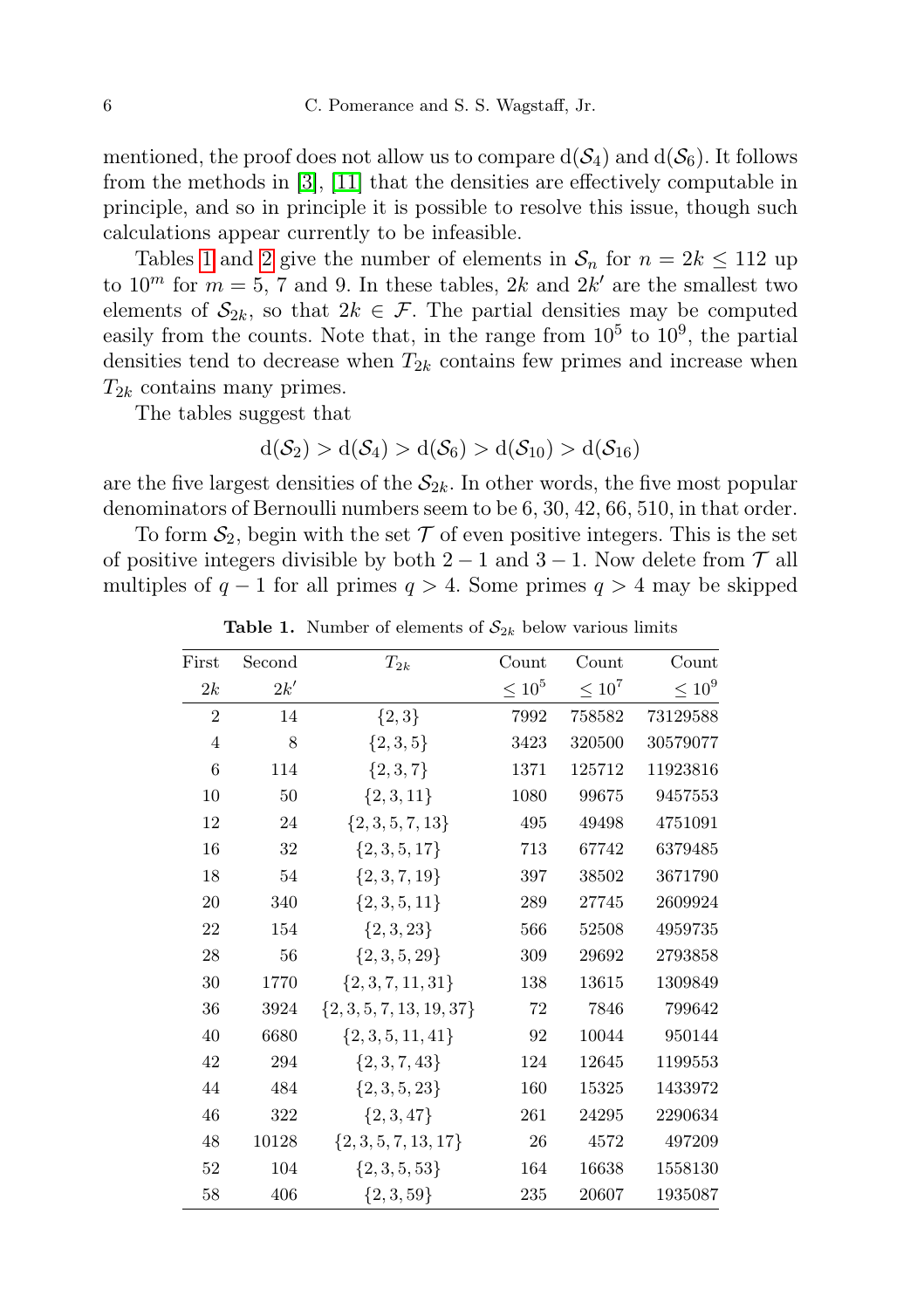| First | Second | $T_{2k}$                          | $_{\rm Count}$ | Count       | Count       |
|-------|--------|-----------------------------------|----------------|-------------|-------------|
| 2k    | 2k'    |                                   | $\leq 10^5$    | $\leq 10^7$ | $\leq 10^9$ |
| 60    | 13620  | $\{2, 3, 5, 7, 11, 13, 31, 61\}$  | 21             | 2917        | 340111      |
| 66    | 3894   | $\{2, 3, 7, 23, 67\}$             | 77             | 7202        | 680301      |
| 70    | 350    | $\{2, 3, 11, 71\}$                | 83             | 8815        | 818849      |
| 72    | 12024  | $\{2, 3, 5, 7, 13, 19, 37, 73\}$  | 12             | 2137        | 259257      |
| 78    | 1014   | $\{2, 3, 7, 79\}$                 | 71             | 6771        | 636574      |
| 80    | 160    | $\{2, 3, 5, 11, 17, 41\}$         | 39             | 5960        | 610485      |
| 82    | 574    | $\{2,3,83\}$                      | 150            | 13715       | 1293383     |
| 84    | 168    | $\{2, 3, 5, 7, 13, 29, 43\}$      | 16             | 2924        | 339634      |
| 88    | 968    | $\{2, 3, 5, 23, 89\}$             | 53             | 5593        | 528007      |
| 90    | 14670  | $\{2, 3, 7, 11, 19, 31\}$         | 17             | 2629        | 284131      |
| 92    | 184    | $\{2,3,5,47\}$                    | 116            | 10822       | 1017455     |
| 96    | 20256  | $\{2, 3, 5, 7, 13, 17, 97\}$      | $\overline{7}$ | 1645        | 196489      |
| 100   | 1700   | $\{2, 3, 5, 11, 101\}$            | 34             | 4115        | 393270      |
| 102   | 1734   | $\{2, 3, 7, 103\}$                | 50             | 5041        | 473949      |
| 106   | 1378   | $\{2, 3, 107\}$                   | 120            | 10794       | 1007709     |
| 108   | 11772  | $\{2, 3, 5, 7, 13, 19, 37, 109\}$ | 14             | 1593        | 190046      |
| 110   | 550    | $\{2,3,11,23\}$                   | 72             | 6481        | 609261      |
| 112   | 224    | $\{2, 3, 5, 17, 29, 113\}$        | 41             | 4135        | 422188      |

**Table 2.** Number of elements of  $S_{2k}$  below various limits

because the multiples of  $q - 1$  were deleted when multiples of  $r - 1$  were removed for some prime  $r < q$ . For example, multiples of  $13-1$  were deleted when multiples of  $7 - 1$  were removed. However, we must always delete the multiples of  $q - 1$  whenever  $p = (q - 1)/2$  is prime. Recall that the prime p is called a *Germain prime* if  $2p + 1$  is also prime. Thus, it is necessary to remove all multiples of the Germain primes from  $\mathcal T$  to form  $\mathcal S_2$ . But it is not sufficient to delete multiples of Germain primes because, for example,  $q = 239$  is prime but  $p = (q - 1)/2 = 119$  is not prime and not divisible by a Germain prime.

Table [3](#page-4-2) lists the number of elements of  $\mathcal{S}_{2k}$  below  $10^6$  in each residue class modulo 8 and the first few odd primes. (The residue classes  $> 7$  modulo 11 and 13 are omitted to make the table fit on a page. The missing values are similar to the last ones shown in that row of the table.) The value "total" is the number of elements of  $S_{2k}$  less than  $10^6$ .

The elements of  $S_2$  are all  $\equiv 2 \pmod{4}$  and seem to be equally distributed between 2 (mod 8) and 6 (mod 8). For each Germain prime  $p$ , the residue class 0 (mod p) is empty because these classes were removed from  $\mathcal T$  when  $\mathcal{S}_2$  was formed. The elements of  $\mathcal{S}_2$  appear to be equally distributed among other residue classes modulo Germain primes.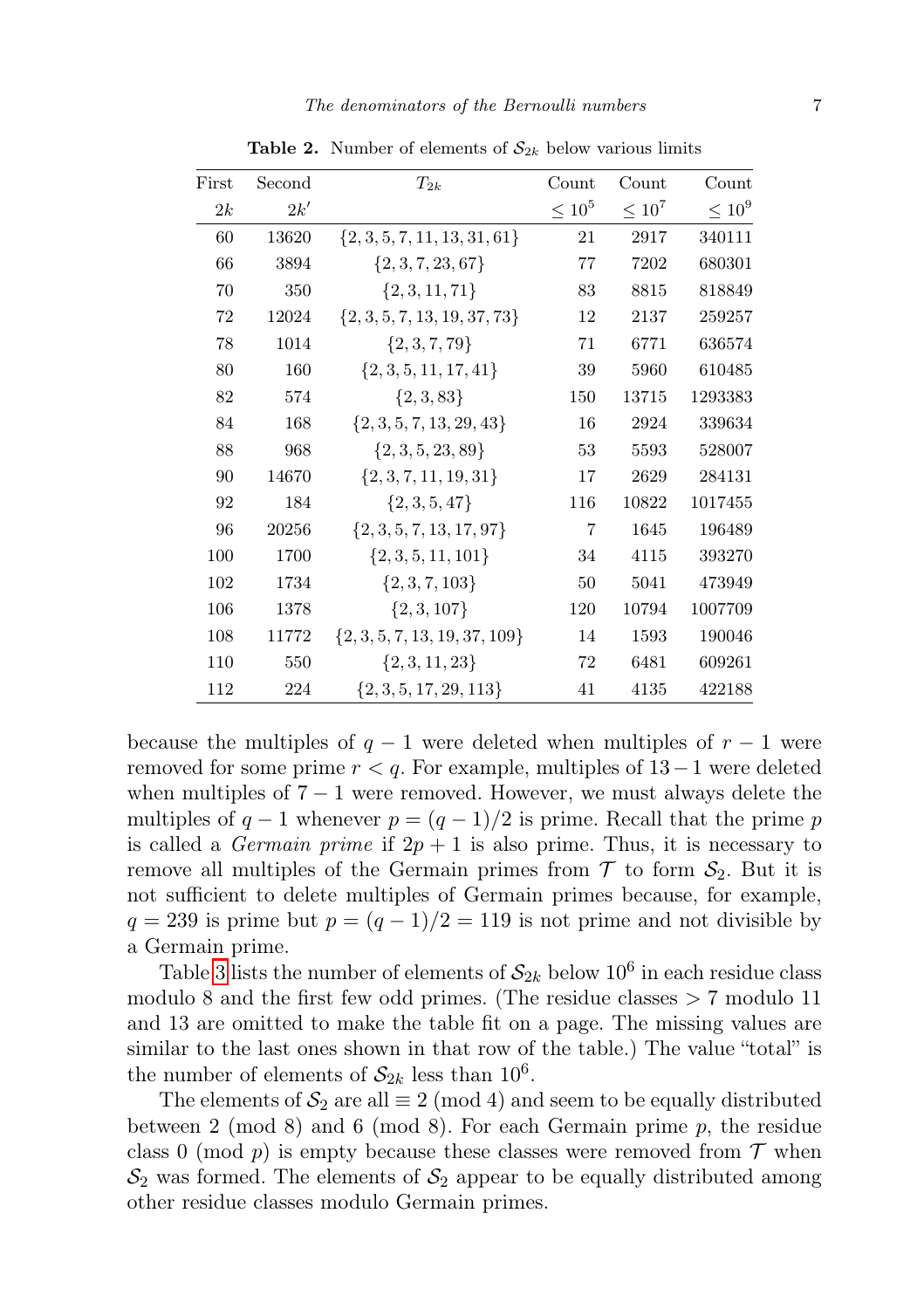| $\overline{7}$   | 6                        | $\bf 5$          | $\overline{4}$            | $\overline{3}$ | $\overline{2}$     | $\mathbf{1}$     | $\overline{0}$   | Modulus        |
|------------------|--------------------------|------------------|---------------------------|----------------|--------------------|------------------|------------------|----------------|
|                  | $2k = 2$ , total = 77696 |                  |                           |                |                    |                  |                  |                |
| $\boldsymbol{0}$ | 38847                    | $\boldsymbol{0}$ | $\overline{0}$            | $\theta$       | 38849              | $\boldsymbol{0}$ | $\boldsymbol{0}$ | $8\,$          |
|                  |                          |                  |                           |                | 46084              | 31612            | $\overline{0}$   | 3              |
|                  |                          |                  | 21398                     | 19097          | 18565              | 18636            | $\boldsymbol{0}$ | $\overline{5}$ |
|                  | 12660                    | 11125            | 11309                     | 11080          | 11175              | 11168            | 9179             | $\overline{7}$ |
| 7627             | 7649                     | 7726             | 7730                      | 7682           | 7671               | 7661             | $\boldsymbol{0}$ | 11             |
| 6035             | 6079                     | 5972             | 5970                      | 5975           | 5980               | 5959             | 5116             | 13             |
|                  |                          |                  | $2k = 4$ , total = 33001  |                |                    |                  |                  |                |
| $\overline{0}$   | $\overline{0}$           | $\overline{0}$   | 23511                     | $\overline{0}$ | $\overline{0}$     | $\boldsymbol{0}$ | 9490             | 8              |
|                  |                          |                  |                           |                | 17124              | 15877            | $\overline{0}$   | $\sqrt{3}$     |
|                  |                          |                  | 8703                      | 9186           | 7244               | 7868             | $\overline{0}$   | 5              |
|                  | 5948                     | 6089             | 5274                      | 5328           | 5176               | 5186             | $\boldsymbol{0}$ | $\overline{7}$ |
| 3338             | 3200                     | 3191             | 3179                      | 3206           | 3198               | 3160             | $\boldsymbol{0}$ | 11             |
| 2669             | 2682                     | 2695             | $2637\,$                  | $2679\,$       | 2633               | 2693             | $\overline{0}$   | 13             |
|                  |                          |                  | $2k = 6$ , total = 12996  |                |                    |                  |                  |                |
| $\overline{0}$   | 6488                     | $\boldsymbol{0}$ | $\boldsymbol{0}$          | $\overline{0}$ | 6508               | $\overline{0}$   | $\boldsymbol{0}$ | 8              |
|                  |                          |                  |                           |                | $\overline{0}$     | $\boldsymbol{0}$ | 12996            | $\sqrt{3}$     |
|                  |                          |                  | 3924                      | 2867           | 3346               | 2859             | $\overline{0}$   | $\overline{5}$ |
|                  | 2699                     | 2004             | 2351                      | 1940           | 1990               | 2012             | $\boldsymbol{0}$ | $\overline{7}$ |
| 1224             | 1227                     | 1239             | 1257                      | 1252           | 1243               | 1264             | $\boldsymbol{0}$ | 11             |
| 1068             | 1028                     | 1018             | 1025                      | 1023           | 1044               | 1042             | $\overline{0}$   | 13             |
|                  |                          |                  | $2k = 10$ , total = 10339 |                |                    |                  |                  |                |
| $\theta$         | 5164                     | $\overline{0}$   | $\theta$                  | $\theta$       | 5175               | $\overline{0}$   | $\theta$         | 8              |
|                  |                          |                  |                           |                | 5385               | 4954             | $\boldsymbol{0}$ | 3              |
|                  |                          |                  | $\theta$                  | $\theta$       | $\boldsymbol{0}$   | $\boldsymbol{0}$ | 10339            | $\overline{5}$ |
|                  | 2000                     | 1571             | 1643                      | 1632           | 1948               | 1545             | $\overline{0}$   | $\overline{7}$ |
| 999              | 1203                     | 991              | 989                       | 1009           | $\boldsymbol{973}$ | 987              | $\boldsymbol{0}$ | 11             |
| 830              | $841\,$                  | 816              | 836                       | 850            | 856                | 846              | $\overline{0}$   | 13             |

**Table 3.** Number of elements  $\leq 10^6$  of  $S_{2k}$  in residue classes

The elements of  $S_4$  are all divisible by 4 because  $5 \in T_4$ . At first it was puzzling why there are so many more of them that are 4 (mod 8) than 0 (mod 8). However, those members of  $S_4$  that are 4 (mod 8) comprise  $\mathcal{U}_{4,2}$ and those that are 0 (mod 8) comprise  $\mathcal{U}_{8,2}$ , using the notation introduced in the previous section. In the proof of Theorem [1](#page-3-0) we saw that  $d(U_{8,2}) \le$ 1  $\frac{1}{2}d(\mathcal{U}_{4,2})$ , since dividing a member of  $\mathcal{U}_{8,2}$  by 2 gives a member of  $\mathcal{U}_{4,2}$ . This explains part of the favoring of 4 (mod 8) over 0 (mod 8), but not all. In fact, multiplying a member of  $\mathcal{U}_{4,2}$  by 2 does not always give a member of  $\mathcal{U}_{8,2}$ . Another force at work here is that if  $m > 3$  is odd, then  $4m \in \mathcal{S}_4$  if and only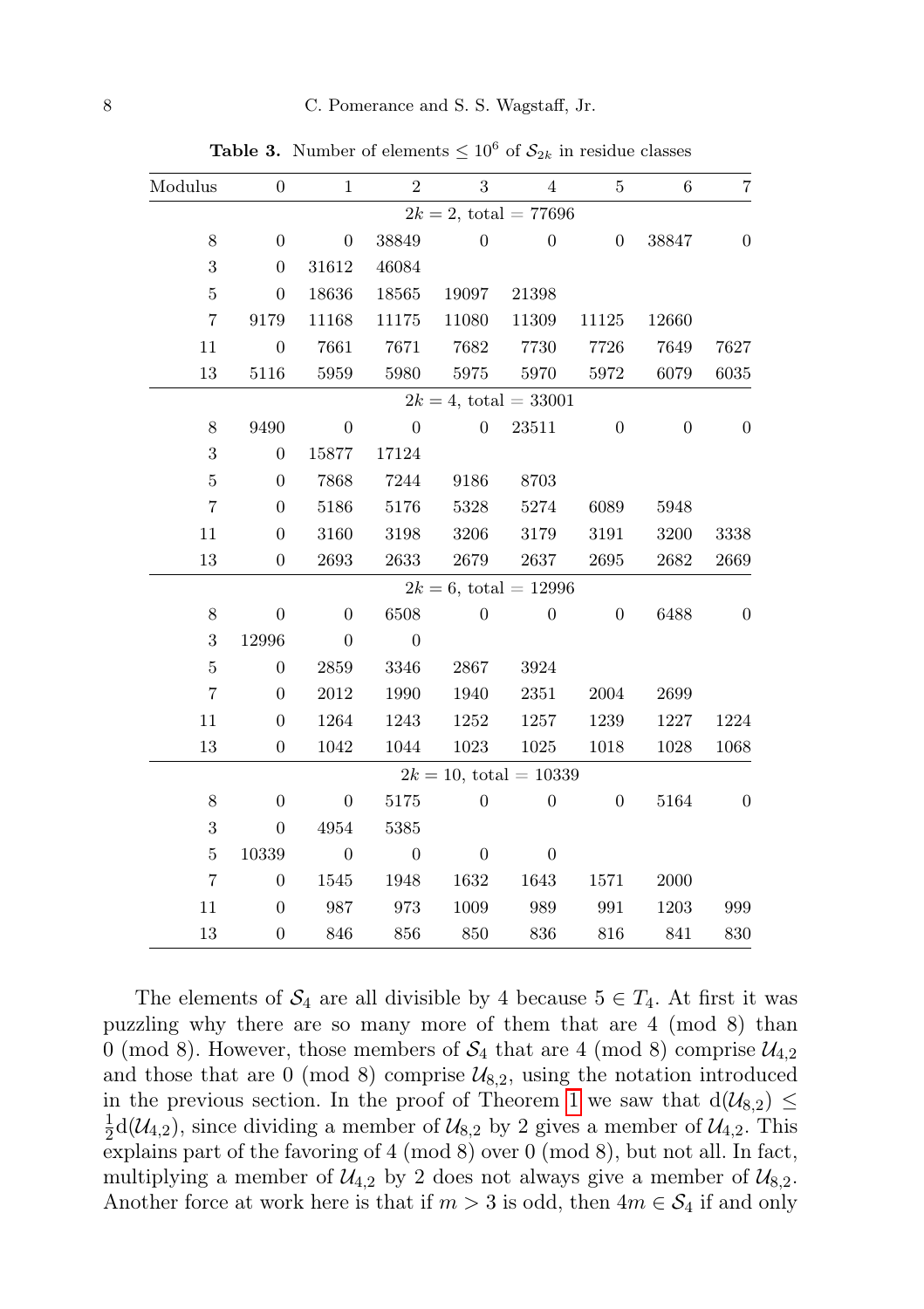if for each  $d \mid m$  with  $d > 3$ , both  $2d + 1$  and  $4d + 1$  are composite. But for  $8m \in \mathcal{S}_4$ , there is the additional requirement that  $8d+1$  is composite.

As we mentioned earlier, every element of  $S_{2k}$  is divisible by its least element 2k. There are no multiples of 7 in  $S_4$ ,  $S_6$  or  $S_{10}$  because 29, 43 and 71, respectively, are prime. Similarly, there are no multiples of 13 in  $\mathcal{S}_4$ ,  $\mathcal{S}_6$ or  $S_{10}$  because 53, 79 and 131 are prime.

5. The distribution of distinct Bernoulli denominators. Let  $D(x)$ ,  $F(x)$  be the counting functions of  $D$  and  $\mathcal F$ , respectively, and let

 $\beta = 1 - (1 + \log \log 2) / \log 2 = 0.08607 \ldots$ 

<span id="page-8-1"></span>the Erdős–Tenenbaum–Ford constant.

THEOREM 2. We have, as  $x \to \infty$ ,

$$
D(x) = x/(\log x)^{1+o(1)}, \quad F(x) = x/(\log x)^{\beta+o(1)}.
$$

In particular,  $d(D) = d(F) = 0$ .

*Proof.* Note that Proposition [1](#page-1-0) implies that the function sending  $d \in \mathcal{D}$ to  $\lambda(d) \in \mathcal{F}$  is a bijection. Thus,

$$
D(x) = \#\{\lambda(d) : d \in \mathcal{D}, d \le x\} \le \#\{\lambda(n) : n \le x\}.
$$

Further, the second part of Proposition [1](#page-1-0) implies that

$$
F(x) = \#\{\lambda(n) : n > 2 \text{ squarefree, } \lambda(n) \le x\}
$$
  

$$
\le \#\{\lambda(n) : n \text{ such that } \lambda(n) \le x\}.
$$

In [\[8,](#page-13-4) Theorem 1.3] it is shown that

<span id="page-8-0"></span>
$$
\#\{\lambda(n) : n \le x\} = x/(\log x)^{1+o(1)} \quad \text{as } x \to \infty,
$$

and [\[8,](#page-13-4) Theorem 1.1] implies that

(4) 
$$
\#\{\lambda(n): \lambda(n) \le x\} \le x/(\log x)^{\beta+o(1)} \text{ as } x \to \infty.
$$

So the upper bounds implicit in the theorem follow. In [\[6\]](#page-13-5) it is shown that equality holds in [\(4\)](#page-8-0). In fact, the method of proof gives the same bound for  $\#\{\lambda(n)\leq x : n \text{ squarefree}\}\,$ , so by this result, the proof for F is complete. We show in Theorem [3](#page-10-0) below that  $\mathcal D$  contains the numbers  $6p$  for a positive proportion of the primes  $p$ , so the lower bound for  $\mathcal D$  will follow from the prime number theorem.

<span id="page-8-2"></span>REMARK 6. Looking at small values of  $\mathcal F$  it seems that many are of the form  $p-1$  with p prime. Every  $p-1$  is in F for  $p > 2$  prime, as is easily seen, but Theorem [2](#page-8-1) shows that most members of  $\mathcal F$  are not in this form.

Table [4](#page-8-2) shows the growth rate of F, the set of first elements  $2k$  of the  $S_{2k}$ . These numbers were found by computing the fractional parts of all  $B_{2k}$  for  $2k \leq 10^m$  via a sieve, as in [\[3\]](#page-13-0), sorting them and counting the unique values.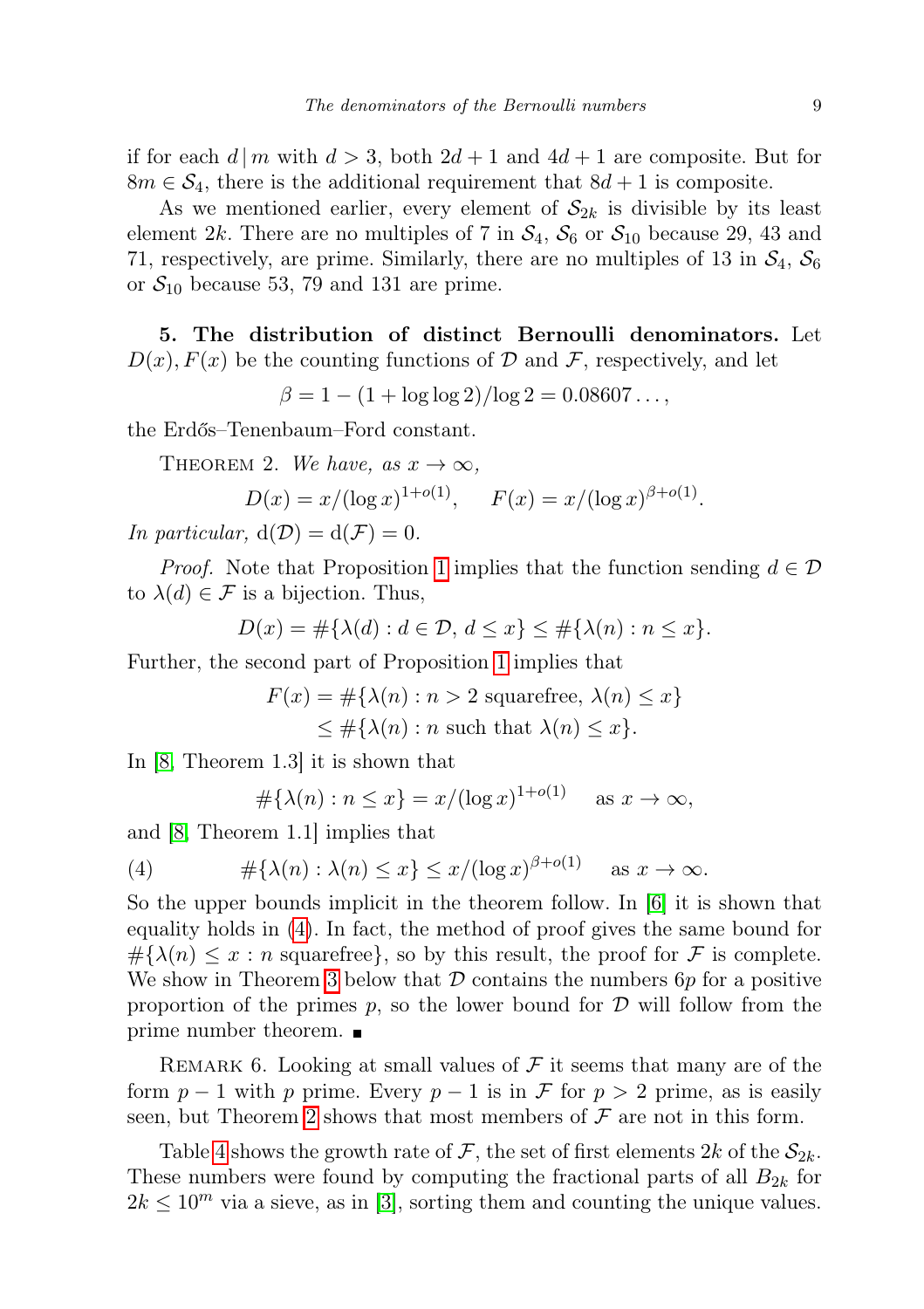| $m_{\iota}$ |       |        |         |      | 9                  |
|-------------|-------|--------|---------|------|--------------------|
| $F(10^m)$   | 24662 | 235072 | 2261011 |      | 21876975 212656697 |
| $R(10^m)$   | .476  | .478   | .479    | .480 | .481               |

**Table 4.** Number of elements  $\leq 10^m$  of F

Table 5. Number of elements  $\leq 10^m$  of  $D$ 

| $m_{\cdot}$                   | h. |      |                                         |      |
|-------------------------------|----|------|-----------------------------------------|------|
|                               |    |      | $D(10^m)$ 513 3649 27936 226111 1893060 |      |
| $D(10^m)/\pi(10^m)$ .053 .046 |    | .042 | .039                                    | .037 |

High enough precision was used to distinguish close but not equal fractional parts.

There are a number of problems where the expression  $x/(\log x)^\beta$  arises, and in some of these a secondary factor of  $(\log \log x)^c$  arises in the denominator, sometimes with  $c = 3/2$  (see [\[4\]](#page-13-6)) and sometimes with  $c = 1/2$  (see [\[1\]](#page-13-7) and [\[5\]](#page-13-2)). We have no compelling reason to suggest such a factor here, but we have noticed that  $F(x)$  has a ratio with  $f(x) := x/((\log x)^{\beta} (\log \log x)^{1/2})$ that stays fairly constant. In Table [4](#page-8-2) we have also recorded the ratios  $R(x) =$  $F(x)/f(x)$ .

Table [5](#page-8-2) shows the growth rate of  $D$ , the set of Bernoulli denominators. These counts were computed with Mathematica using the criterion that an even  $d > 2$  is in  $\mathcal{D}$  if and only if  $d = D_{\lambda(d)}$ . The counts were then checked via the sieve procedure that we used for Table [4.](#page-8-2) Note that Theorem [2](#page-8-1) does not assert that  $D(x)/\pi(x)$  tends to a limit or is bounded, but we do know that these ratios have a positive lim inf.

**5.1.** A partition of the set of primes. Given an odd prime  $p$ , the least n with  $p | D_n$  is evidently  $p - 1$ . Let  $d_p = D_{p-1}/p$ . For example,

 $d_3 = 2$ ,  $d_5 = 6$ ,  $d_7 = 6$ ,  $d_{11} = 6$ ,  $d_{13} = 210$ ,  $d_{17} = 30$ ,  $d_{19} = 42$ . For d even, let

$$
\mathcal{P}_d = \{p \text{ prime}: d_p = d\},\
$$

so that the sets  $P_d$  give a partition of the odd primes.

<span id="page-9-0"></span>LEMMA 3. For each odd prime p we have  $\lambda(d_p)$   $|p-1$ . Further,  $\lambda(d_p)$  <  $p-1$  if and only if  $d_p \in \mathcal{D}$ .

*Proof.* Note that  $d_p$  is the product of those primes  $q < p$  where  $q-1/p-1$ . Thus,  $\lambda(d_p)$  is a least common multiple of some of the divisors of  $p-1$ , so we must have  $\lambda(d_p)$  |  $p-1$  and  $D_{\lambda(d_p)}$  |  $D_{p-1}$ . Also,  $d_p$  |  $D_{\lambda(d_p)}$  since this holds for all squarefree numbers larger than 2. If  $\lambda(d_p) = p - 1$ , then  $p | D_{\lambda(d_p)}$ . But  $p \nmid d_p$ , so  $d_p \neq D_{\lambda(d_p)}$  and  $d_p \notin \mathcal{D}$ . If  $\lambda(d_p) < p-1$ , then  $D_{\lambda(d_p)} | d_p$  since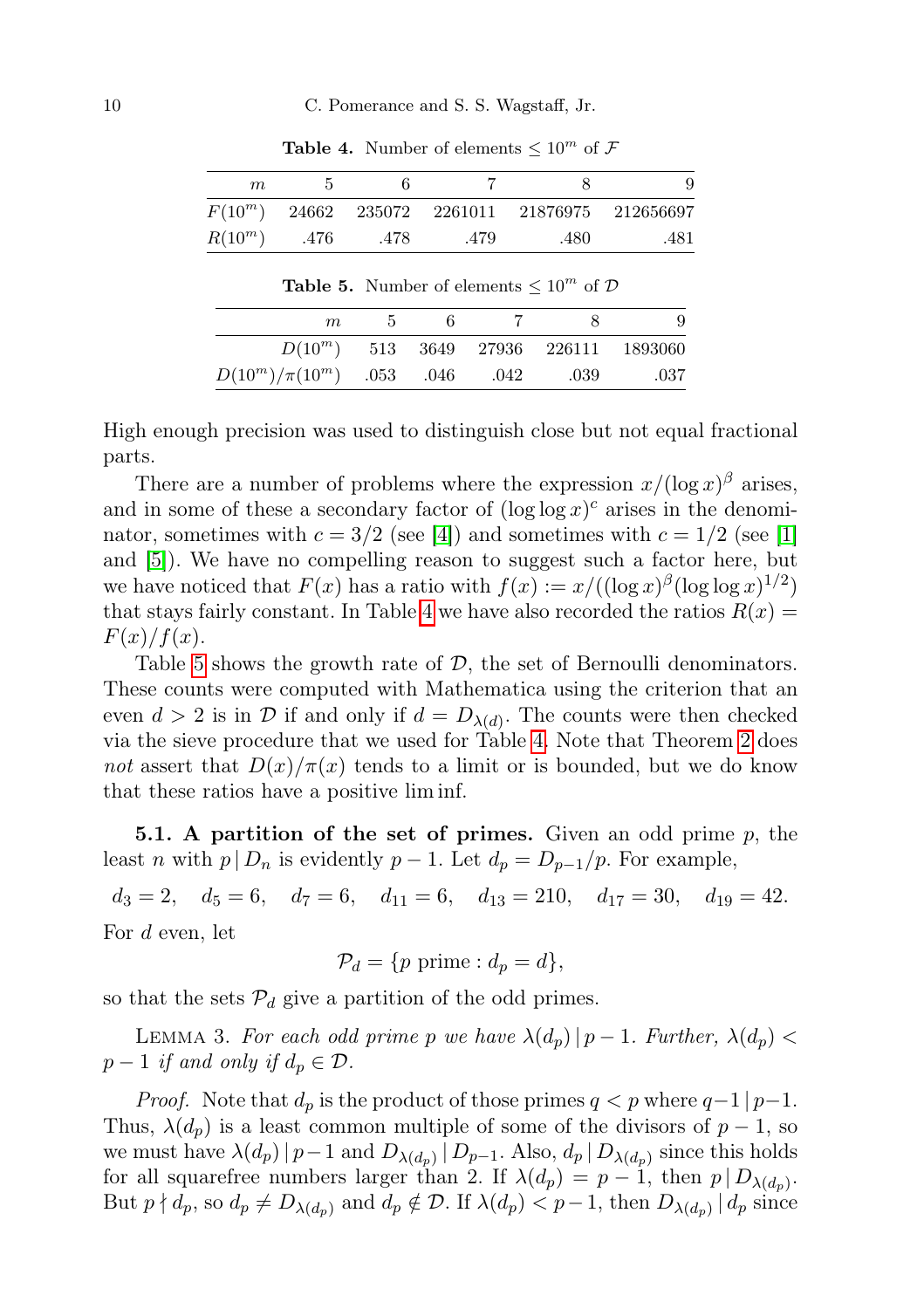$q | D_{\lambda(d_p)}$  implies  $q-1 | \lambda(d_p)$ , which implies  $q-1 | p-1$  and  $q < p$ , so that  $q | d_p$ . Hence  $d_p = D_{\lambda(d_p)}$  and  $d_p \in \mathcal{D}$ .

A consequence of Lemma [3](#page-9-0) is that if  $d \notin \mathcal{D}$ , then  $\#\mathcal{P}_d \leq 1$ . Indeed, if  $p \in \mathcal{P}_d$  with  $d \notin \mathcal{D}$ , the lemma implies that  $\lambda(d) = p - 1$ , so p is uniquely determined from d. On the other hand, in the next theorem, we see that if  $d \in \mathcal{D}$ , then  $\mathcal{P}_d$  is a quite thick set of primes.

<span id="page-10-0"></span>THEOREM 3. For each  $d \in \mathcal{D}$  there is a positive constant  $c_d$  such that the relative density of  $\mathcal{P}_d$  in the set of prime numbers is  $c_d$ .

Sketch of proof. First note that if  $p \in \mathcal{P}_d$  then  $p \equiv 1 \pmod{\lambda(d)}$ . From [\[7,](#page-13-8) Theorem 3] it follows that there is an absolute constant  $c > 0$  such that for any  $3 \leq z \leq x$ , the number of primes  $p \leq x$  such that  $p-1$  has a divisor of the form  $q-1$  with q prime and  $z < q < p$  is  $O(\pi(x)/(\log z)^c)$ . This result is completely analogous to [\[3,](#page-13-0) Theorem 2]. We apply this to primes  $p \equiv 1 \pmod{\lambda(d)}$ , which comprise a positive proportion of all primes by the prime number theorem for residue classes. So, it follows from the method in [\[3,](#page-13-0) Theorem 3] that the set

$$
\{p \equiv 1 \pmod{\lambda(d)} : q-1 \mid p-1 \text{ implies } q-1 \mid \lambda(d) \text{ or } q=p\},\
$$

where  $p, q$  are understood as primes, has a positive relative density  $c_d$  in the set of all primes. Since  $\prod_{q-1|\lambda(d)} q = d$  by Proposition [1,](#page-1-0) for such primes p we have  $D_{p-1} = dp$ .

We conjecture that  $c_6$  is the largest of the densities  $c_d$ . Table [6](#page-10-0) has some counts for  $d = 6, 30, 42, 66$  plus fractions of all primes to the same bounds.

We noticed in tabulating  $\mathcal D$  that there are quite a few more values of  $d \in \mathcal{D}$  with  $d/6 \equiv 2 \pmod{3}$  than with  $d/6 \equiv 1 \pmod{3}$ . This phenomenon may be due to the robust size of  $P_6$  as seen in Table [6:](#page-10-0) every member of  $\mathcal{P}_6$  when divided by 6 is  $\equiv$  2 (mod 3). To be sure, the other cases in Table [6](#page-10-0) count against this trend, but when counting members of  $D$  up to x, the  $P_6$  members involve primes to  $x/6$ , while the other cases involve primes

| 9       | 8      | 7     | 6     | $k=5$ | d. |
|---------|--------|-------|-------|-------|----|
| 5189442 | 601804 | 71421 | 8772  | 1135  | 6  |
| .1021   | .1045  | .1075 | .1117 | .1183 |    |
| 2358192 | 278709 | 34065 | 4312  | 600   | 30 |
| .0464   | .0484  | .0513 | .0549 | .0626 |    |
| 1896172 | 226087 | 27722 | 3543  | 480   | 42 |
| .0373   | .0392  | .0417 | .0451 | .0500 |    |
| 1010251 | 120565 | 14859 | 1933  | 275   | 66 |
| .01999  | .0209  | .0224 | .0246 | .0287 |    |

**Table 6.** Number of primes  $p \leq 10^k$  with  $D_{p-1} = dp$  and fraction of all primes to  $10^k$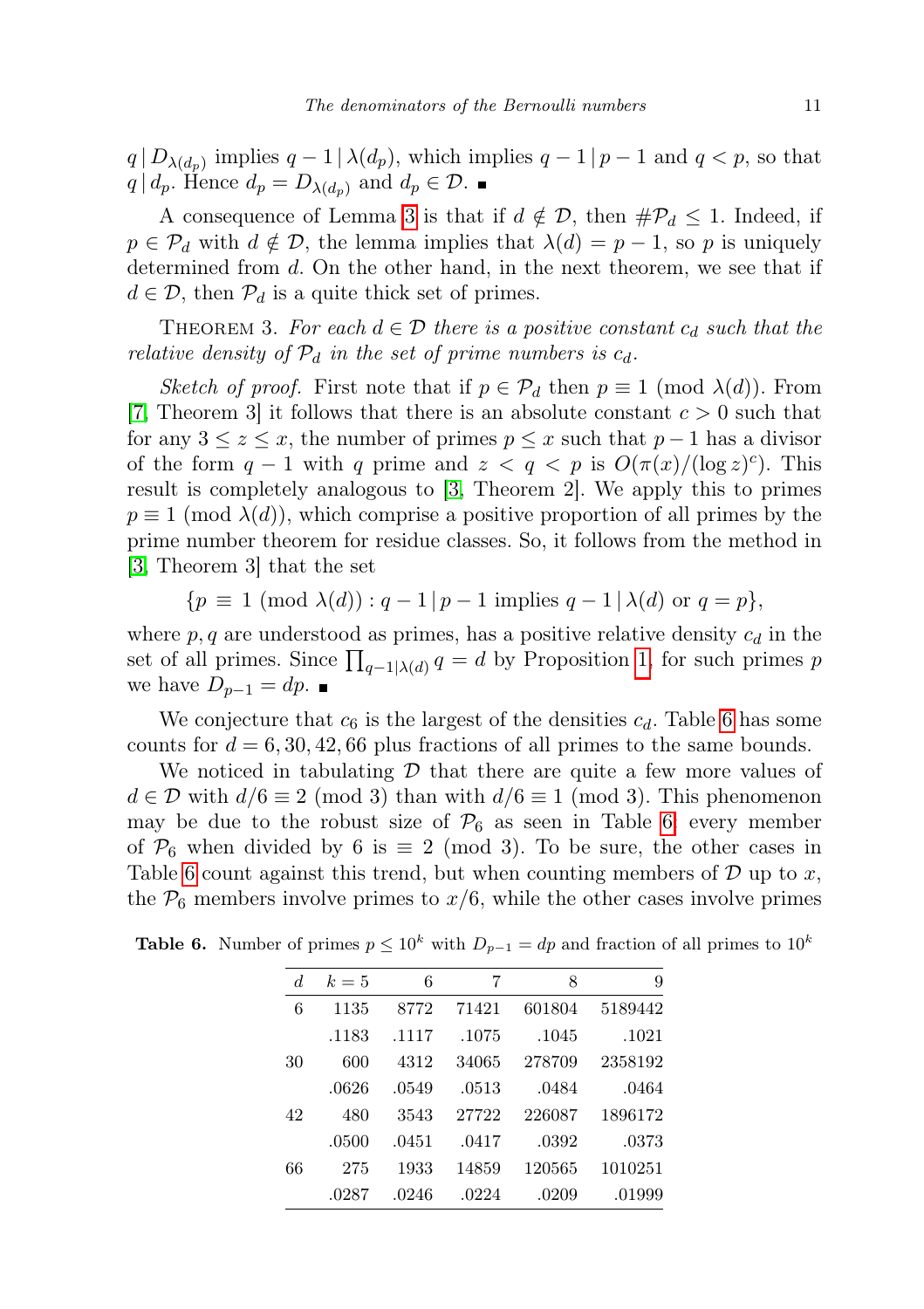to x/30 and smaller. There may well be other forces at play here, but this observation may partially demystify the phenomenon. We do not know if this imbalance continues asymptotically since we do not know if  $D(x)$  is of order of magnitude  $\pi(x)$ . (Note that the " $o(1)$ " in Theorem [2](#page-8-1) may have some significance.)

We have seen in the proof of Theorem [3](#page-10-0) that for many primes  $p$  we have  $D_{p-1} = dp$  with  $d \in \mathcal{D}$ . However, this is not true for all odd primes. For example, note that  $D_{12} = 210 \cdot 13$  and  $210 \notin \mathcal{D}$ . We show that this is uncommon.

<span id="page-11-0"></span>THEOREM 4. There is a positive constant c such that the number of primes  $p \leq x$  with  $D_{p-1}/p \notin \mathcal{D}$  is  $O(\pi(x)/(\log x)^c)$ .

*Proof.* Let  $p \leq x$  be a prime and let q be the largest prime factor of  $p-1$ . Let  $B = x^{1/\log \log x}$ . If  $q \leq B$ , that is,  $p-1$  is a B-smooth number, we can bound the number of such  $p$  by the number of  $B$ -smooth numbers at most x. By a standard result of de Bruijn, this count is  $O_k(x/(\log x)^k)$  for any fixed k. In particular it holds for  $k = 2$ , so we may ignore such primes and assume that  $q > B$ . Next, we again apply [\[7,](#page-13-8) Theorem 3] mentioned in the proof of Theorem [3.](#page-10-0) We apply this with  $z = B$ , so the number of primes  $p \leq x$  divisible by some shifted prime  $r - 1$  with  $B \leq r \leq p$  is negligible. Thus, we may assume that  $p-1$  has no such divisor. Let n be the largest B-smooth divisor of  $p-1$ , so that  $n \le (p-1)/q < p-1$ . Then  $D_{p-1} = D_n p$ , so that  $D_{p-1}/p \in \mathcal{D}$ . ■

Remark 7. Similarly to Remark [5,](#page-4-3) we have

$$
\sum_{d\in \mathcal{D}}c_d=1.
$$

This follows from Theorem [4](#page-11-0) and from the fact that for large  $B$ , the primes  $p$ divisible by some shifted prime  $q-1 > B$  with  $q < p$  are sparse, which follows from [\[7,](#page-13-8) Theorem 3].

One might wonder how strong Theorem [4](#page-11-0) is, or even if there are infinitely many primes as described in the theorem. We can prove this conditionally on the prime k-tuples conjecture. Further, from the Hardy–Littlewood quantitative form of k-tuples, we can show there are quite a few of these primes.

<span id="page-11-1"></span>THEOREM 5. Assuming the prime  $k$ -tuples conjecture, there are infinitely many primes p with  $D_{p-1}/p \notin \mathcal{D}$ . Assuming the quantitative form of this conjecture due to Hardy and Littlewood, the number of such primes  $p \leq x$  is  $\gg \pi(x)/\log x$ .

*Proof.* Let q be a prime with  $q \equiv 3 \pmod{4}$ ,  $q > 3$ , and  $p = 2q - 1$ prime. Let d be such that  $D_{p-1} = dp$ . Suppose that  $d = D_n$  for some n. Since  $4 | p - 1$  and  $p > 5$ , we have  $5 | d$ , so that  $4 | n$ . Also  $q | d$ , so  $q - 1 | n$ .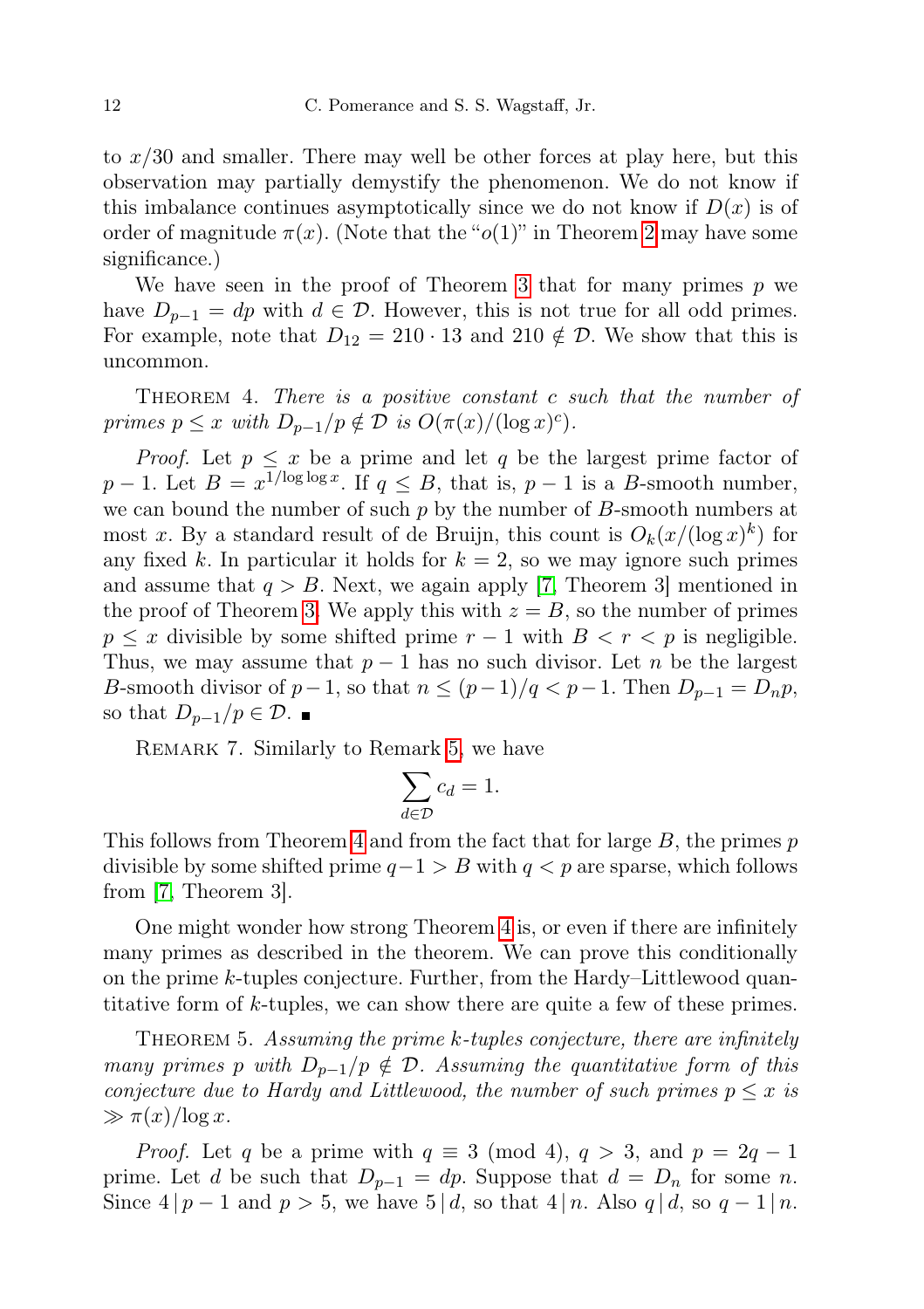Hence  $\text{lcm}(4, q - 1) = 2(q - 1) = p - 1/n$ . This implies that  $p | D_n = d$ contradicting  $D_{p-1} = dp$  squarefree. Thus,  $D_{p-1}/p \notin \mathcal{D}$ . The prime k-tuples conjecture implies there are infinitely many such  $p$ , and the quantitative form implies that there are  $\gg \pi(x)/\log x$  of them at most x.

Table [7](#page-11-1) illustrates Theorems [4](#page-11-0) and [5](#page-11-1) by showing the number of primes p for which  $D_{p-1}/p \notin \mathcal{D}$ .

| $m_{\rm c}$             | h    |      |      |                                          |
|-------------------------|------|------|------|------------------------------------------|
|                         |      |      |      | Count 4183 34647 293117 2525121 22119959 |
| Count/ $\pi(10^m)$ .436 | .441 | .441 | .438 | .435                                     |

Table 7. Number of  $p \leq 10^m$  with  $D_{p-1}/p \notin \mathcal{D}$ 

A puzzle here: These counts are holding steady at about 44% of the primes, yet Theorem [4](#page-11-0) says the fraction should decay to 0, though maybe the decay is slow. This is similar to the decay of  $F(10^m)/10^m$  seen in Table [4,](#page-8-2) though it definitely seems more glacial in Table [7.](#page-11-1)

5.2. Further problems. The first few Bernoulli denominators all have the form  $p-1$  for some primes p: 7, 31, 43, 67, 139, 283, 331. One might wonder whether there are infinitely many  $d \in \mathcal{D}$  with  $d+1$  composite and infinitely many with  $d + 1$  prime. Table [8](#page-12-0) shows the fractions of prime and composite  $d + 1$  with  $d \in \mathcal{D}$  below various powers of 10. It looks like the composite cases predominate. A possible proof: It likely follows from the proof of [\[8,](#page-13-4) Theorem 1.3] that

(5) 
$$
\#\{\lambda(p-1) : p \le x\} \le \pi(x) / (\log x)^{1+o(1)}
$$

as  $x \to \infty$ . We have

<span id="page-12-0"></span>
$$
#{p \le x : p - 1 \in \mathcal{D}} = #{p \le x : p - 1 = D_{\lambda(p-1)}}\le #{\lambda(p - 1) : p \le x},
$$

so that [\(5\)](#page-12-0) would imply that  $\#\{p \leq x : p-1 \in \mathcal{D}\}\$ is bounded above by  $\pi(x)/(\log x)^{1+o(1)}$ . Thus, from Theorem [2,](#page-8-1) it would be unusual for  $d \in \mathcal{D}$  to have  $d+1$  prime.

A lower bound of similar quality follows from the strong form of the Hardy–Littlewood conjecture as in Theorem [5.](#page-11-1) For this, take primes  $r$  with

**Table 8.** Number and fraction of composite and prime  $d + 1 \leq 10^m$  for  $d \in \mathcal{D}$ 

| 9       | x      |       | 6    | 5    |      |                  | m         |
|---------|--------|-------|------|------|------|------------------|-----------|
| 1628333 | 189894 | 22759 | 2812 | 361  | 56   | $4\phantom{000}$ | Composite |
| .860    | .840   | .815  | .771 | .704 | .667 | .286             | Fraction  |
| 264727  | 36217  | 5177  | 837  | 152  | 28   | 10               | Prime     |
| .140    | .160   | .185  | .229 | .296 | .333 | .714             | Fraction  |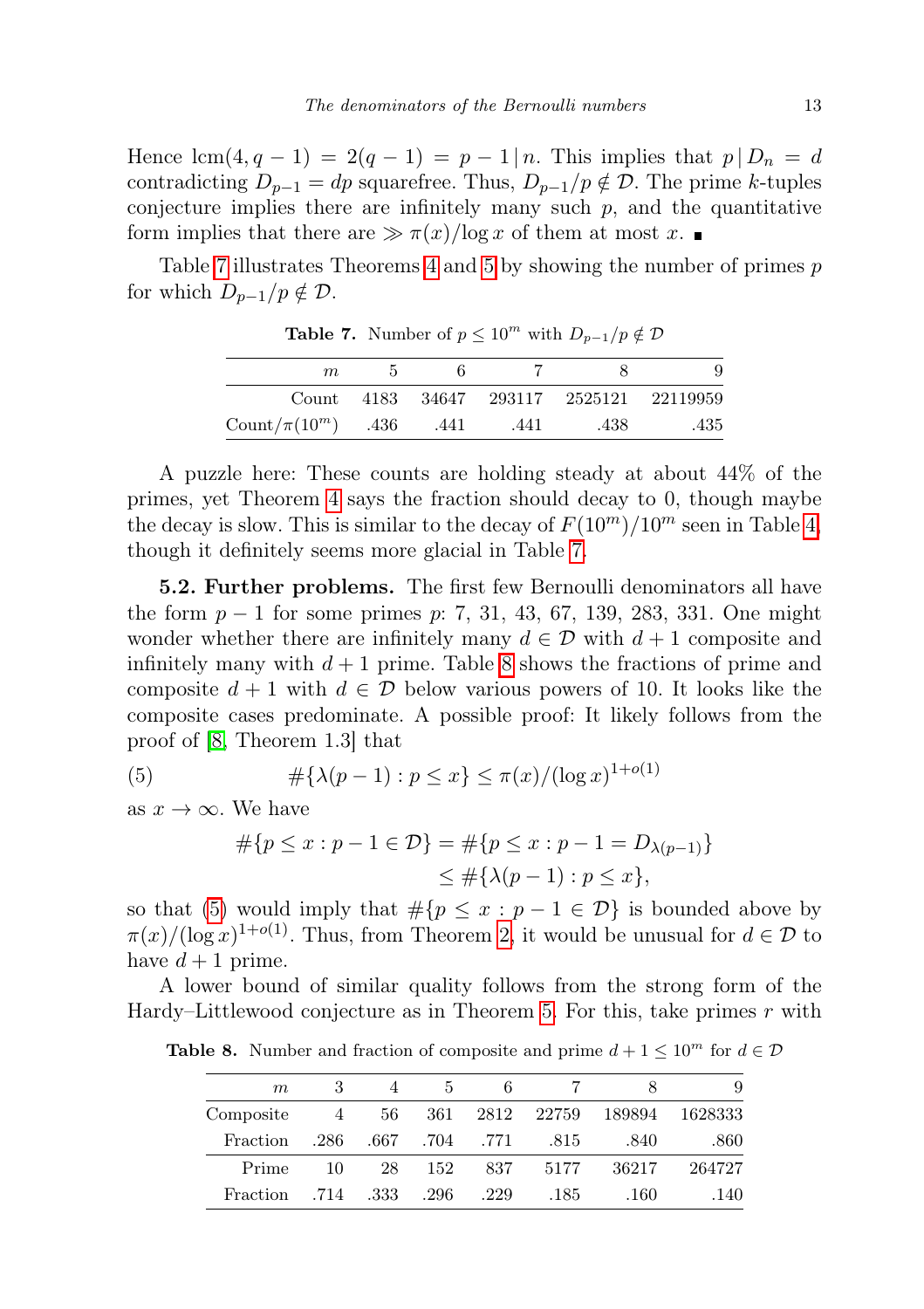$q = 2r + 1$  prime and  $p = 6q + 1$  prime. Then  $\lambda(p-1) = q-1 = 2r$ , and  $D_{2r} = 6q = p - 1$ , so  $p - 1 \in \mathcal{D}$ . By Hardy–Littlewood, the number of such  $p \leq x$  is  $\gg \pi(x)/(\log x)^2$ .

Let  $\psi(n) \to \infty$  arbitrarily slowly. Then the set

 ${n \text{ even}: D_n > \psi(n)}$ 

has asymptotic density 0. This follows from Remark [5.](#page-4-3) On the other hand, there are a fair number of n with  $D_n$  large: we have

# ${n \in \mathbb{R} : n \leq x, D_n > n} \geq x/\log x$ .

This follows from Theorem [3](#page-10-0) and the prime number theorem. In addition, it follows from [\[2,](#page-13-9) Theorem 1] that there are positive constants  $c, c'$  such that  $D_n > \exp(n^{c/\log \log n})$  for infinitely many even n and  $D_n < \exp(n^{c/\log \log n})$ always.

In Tables [1](#page-4-2) and [2](#page-4-2) we recorded the second smallest member of  $S_{2k}$  for  $2k \in \mathcal{F}$  with  $2k \leq 112$ . It would be interesting to study the distribution of these numbers.

Acknowledgements. We thank Paul Pollack for reminding us of [\[7\]](#page-13-8). And we thank the referee for a careful reading.

S.S.W.'s work was supported by the CERIAS Center at Purdue University.

## References

- <span id="page-13-7"></span>[\[1\]](http://dx.doi.org/10.1016/0022-314X(92)90036-O) M. Balazard, J.-L. Nicolas, C. Pomerance et G. Tenenbaum, Grandes déviations pour certaines fonctions arithmétiques, J. Number Theory 40 (1992), 146–164.
- <span id="page-13-9"></span>[\[2\]](http://dx.doi.org/10.4064/aa-58-4-363-385) P. Erdős, C. Pomerance and E. Schmutz, Carmichael's lambda function, Acta Arith. 58 (1991), 363–385.
- <span id="page-13-0"></span>[\[3\]](http://dx.doi.org/10.1215/ijm/1256047799) P. Erdős and S. S. Wagstaff, Jr., The fractional parts of the Bernoulli numbers, Illinois J. Math. 24 (1980), 104–112.
- <span id="page-13-6"></span>[\[4\]](http://dx.doi.org/10.4007/annals.2008.168.367) K. Ford, The distribution of integers with a divisor in a given interval, Ann. of Math. 168 (2008), 367–433.
- <span id="page-13-2"></span>[\[5\]](http://dx.doi.org/10.4064/aa8495-2-2017) K. Ford, Integers divisible by a large shifted prime, Acta Arith. 178 (2017), 163–180.
- <span id="page-13-5"></span>[\[6\]](http://dx.doi.org/10.2140/ant.2014.8.2009) K. Ford, F. Luca and C. Pomerance, The image of Carmichael's λ-function, Algebra Number Theory 8 (2014), 2009–2025.
- <span id="page-13-8"></span>[\[7\]](http://dx.doi.org/10.1016/j.indag.2014.09.002) F. Luca, A. Pizarro-Madariaga and C. Pomerance, On the counting function of irregular primes, Indag. Math. 26 (2015), 147–161.
- <span id="page-13-4"></span>[\[8\]](http://dx.doi.org/10.4064/aa162-3-6) F. Luca and C. Pomerance, On the range of Carmichael's universal-exponent function, Acta Arith. 162 (2014), 289–308.
- <span id="page-13-3"></span>[\[9\]](http://dx.doi.org/10.1093/imrn/rnw173) N. McNew, P. Pollack and C. Pomerance, Numbers divisible by a large shifted prime and large torsion subgroups of CM elliptic curves, Int. Math. Res. Notices 2017, no. 18, 5525–5553.
- <span id="page-13-1"></span>[\[10\]](http://dx.doi.org/10.4064/aa-49-3-291-302) C. Pomerance and A. Sárközy, On homogeneous multiplicative hybrid problems in number theory, Acta Arith. 49 (1988), 291–302.